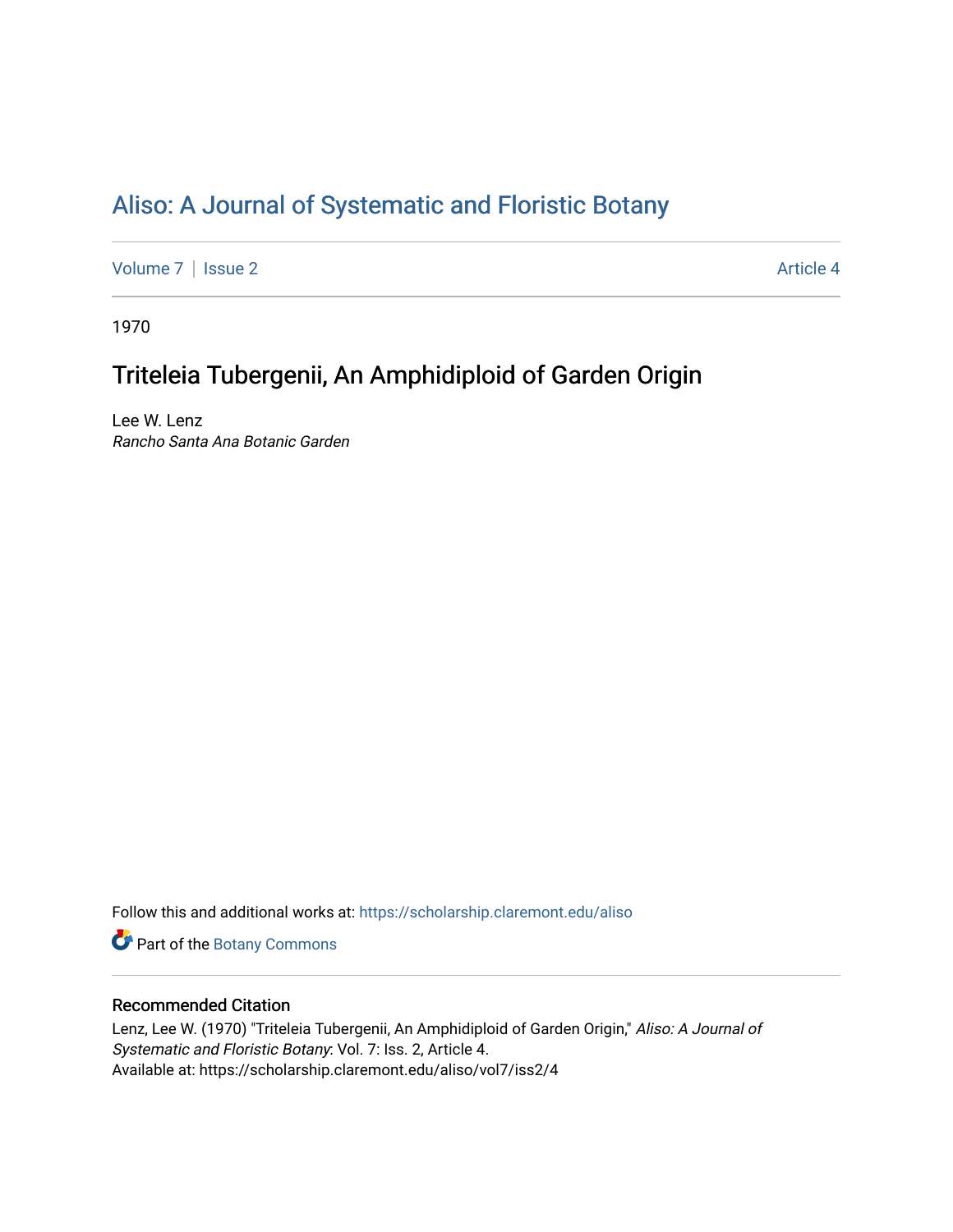VOL. 7, No. 2, pp. 157-160 JUNE 22, 1970

## *TRITELEIA TUBERGENII,* AN AMPHIDIPLOID OF GARDEN ORIGIN

### LEE W. LENZ

### *Rancho Santa Ana Botanic Garden*

The name *Brodiaea* X *tuber genii* has in recent years been applied to the asexually propagated progeny of a hybrid between *Brodiaea* (sensu lato) *laxa* .(Benth.) Wats. and *B. peduncularis* (Lindl.) Wats. Apparently no formal description of the hybrid has been published and the name is automatically a *nomen nudum.* According to Mr. M. H. Hoog of C. G. van Tubergen, Ltd. Haarlem, Holland, the cross was made at their nursery and first described in their wholesale catalogue of bulbs in 1950, although the name could have been applied to the hybrid earlier ( pers. com.). In the 1950 catalogue the hybrid was described as *"Brodiaea Tubergenii,* hybrid raised by us between *B. peduncularis* and *laxa* with large umbels of pale blue flowers, exterior slightly deeper blue." In a footnote they state "We believe that *B. Tubergenii* is the first hybrid *Brodiaea* ever offered. The parents are *B. peduncularis* and *laxa:* it is intermediate in colour and size of hedicels (sic); while *B. peduncularis* produces pedicels of 14 em length (as cultivated pere (sic)), those of *B. laxa* are only 5 em and of the new hybrid 8<sup>1</sup>/<sub>2</sub> cm maximum length." Which species was used as the maternal parent is not known (pers. com.).

In November, 1947, we received from Professor E. B. Babcock of the University of California, Berkeley, a package containing four corms listed only as  $F_1$  generation from a species cross." The parental species were listed as *Brodiaea laxa* and *B. peduncularis.* In the spring of 1948, three of the plants bloomed and a note was made ( RSABG prop. records), "flowers on each plant different." No seed was set and by 1950 the plants had disappeared.

In the fall of 1964, Mr. Hoog kindly supplied me with corms of their hybrid for cytological study. Root tip counts showed the plants to be  $2n = 28$ . Previous study (unpub.) of one of the parental species had disclosed that *Triteleia<sup>1</sup> laxa* has two base numbers  $(x=7, 8)$  with a polyploid series based on each number. Karyotypically the species is polymorphic. *Triteleia laxa* supplied by Mr. Hoog from their collection, and the one presumably used in the production of the hybrid, was found to be 2n=28 and thus a tetraploid based on x=7. *Triteleia peduncularis*, also from van Tubergen, was found to be  $2n=28$ . Thus it would appear that the

1Following recent students of the group (Hoover, 1939; Niehaus, in press) I am recognizing *Triteleia* Dougl. ex Lind!. as a segregate genus from *Brodiaea* Smith.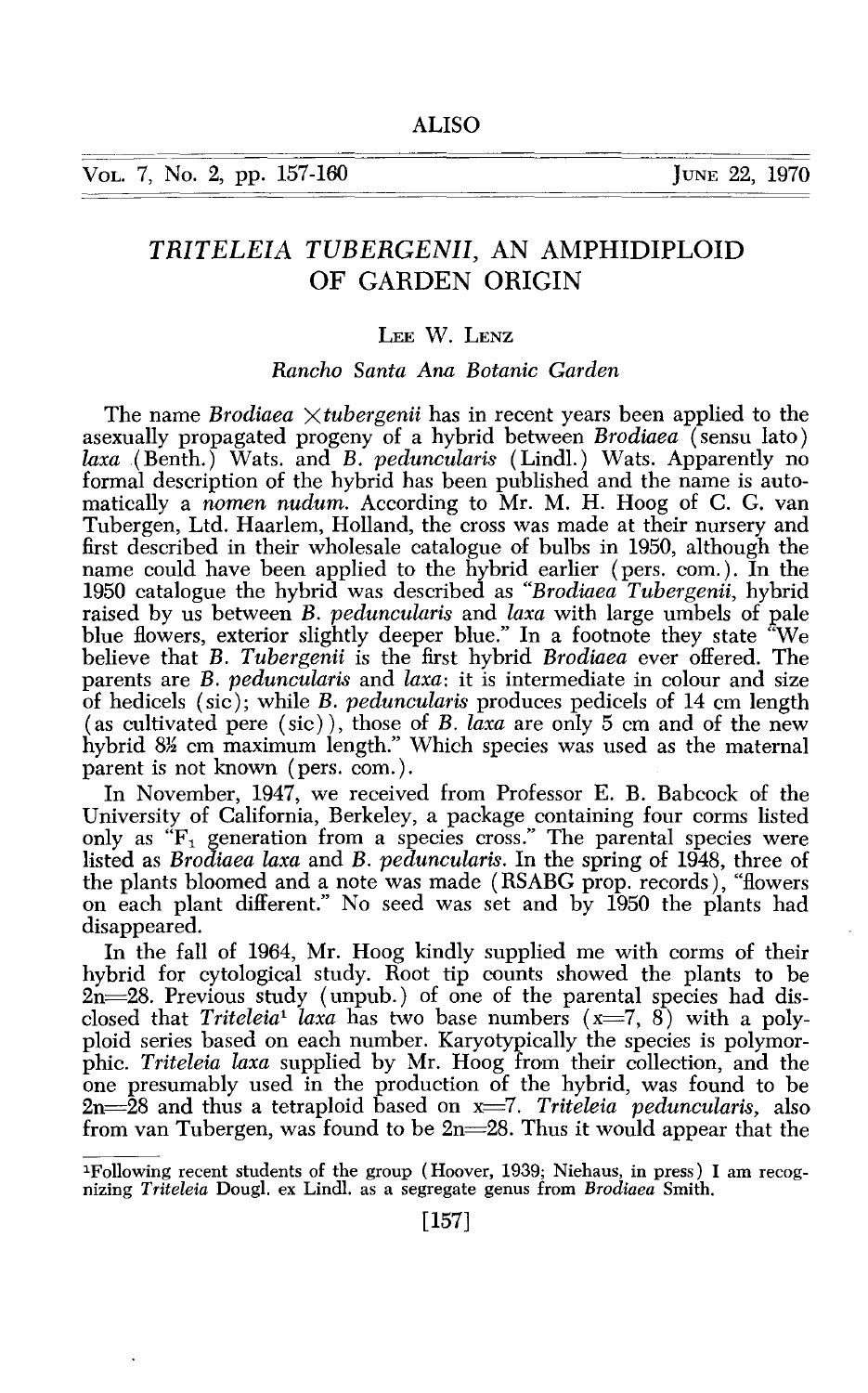base number for the species is  $x=7$  since Burbanck (1941) reported the species as being 2n= $\overline{14}$ , 28. Characteristically the karyotype of *T. peduncularis* possesses one long metacentric chromosome per genome whereas *T. laxa* may or may not have a long metacentric (Lenz, unpub.). Since the hybrid shows two pairs of long metacentrics it might be theorized that the form of *T. laxa* used must have been one with long metacentrics. An examination of the root tips of T. laxa supplied by van Tubergen did indeed show two pairs of long metacentrics. *Triteleia tubergenii* may be described as an amphidiploid having arisen through hybridization of tetraploid forms of both *T. peduncularis* and *T. laxa*. If the genomes of the two species are distinct, at meiosis the two sets of *T. laxa* chromosomes would pair with each other and the two sets of chromosomes from *T. peduncularis* would



Fig. 1. Root-tip cell of *Triteleia tubergenii*. 2n=28. The two chromosomes indicated by arrows are marker chromosomes from *T. laxa.* Two chromosomes at the six o'clock position are partially superimposed.

pair to form 14 bivalents. Examination of meiotic material of the hybrid showed this to be the case. It appears that the *laxa* and *peduncularis*  genomes are sufficiently distinct so that little or no crossing over takes place between them. The M<sub>1</sub> chromosome of *T. laxa* (indicated by arrows in Fig.  $1$ ) is characteristic of the species and in the hybrid two are found as would be expected if this hypothesis is correct. A full discussion of the evolution of the karyotype in *Triteleia* will be published later.

Plants of *T. tubergenii* grew well at the botanic garden and bloomed and set abundant seed by open pollination. Seed from the  $F_1$  generation was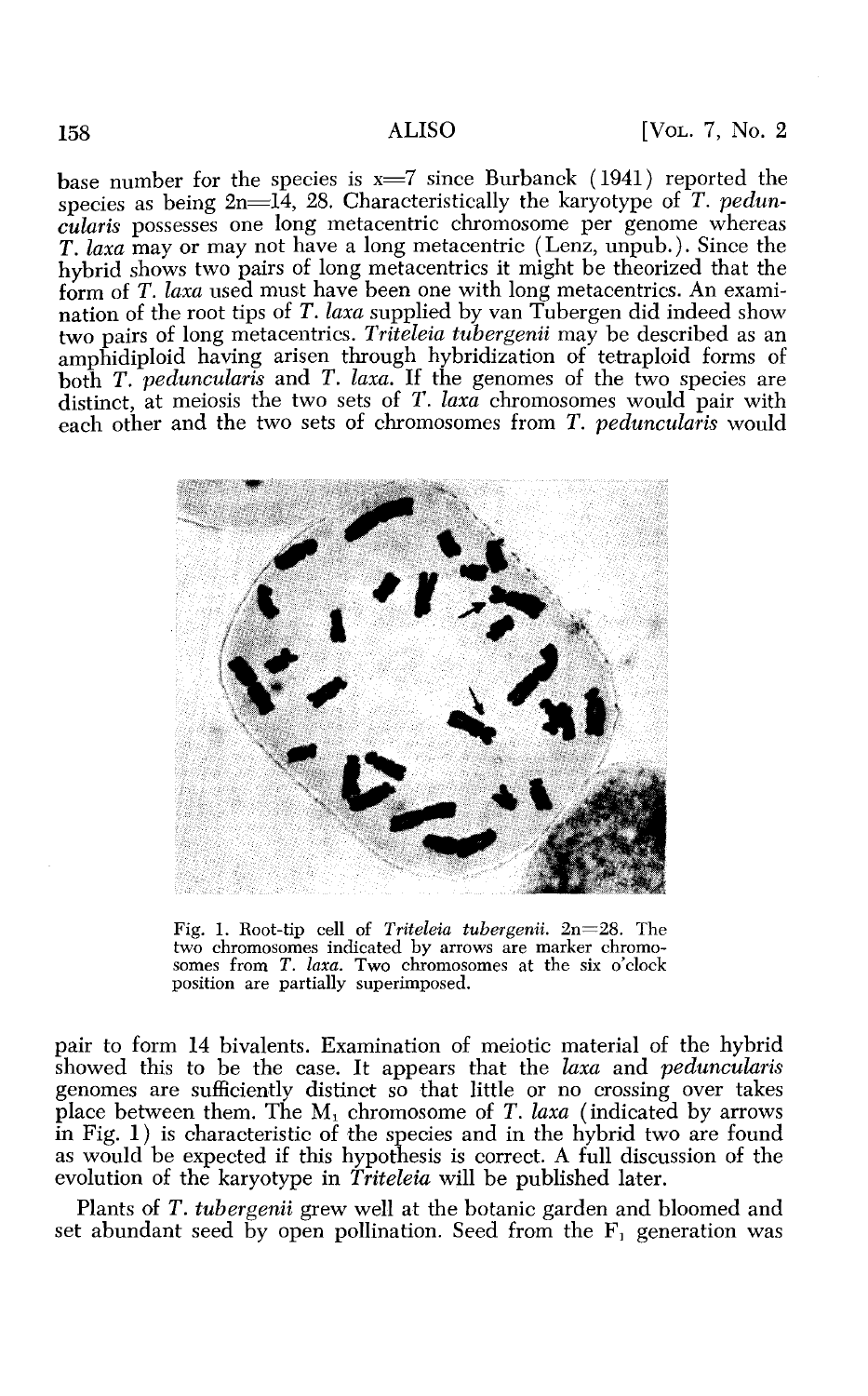planted in 1965 and the resulting plants bloomed in the spring of 1969. The  $\mathbf{\tilde{F}}_2$  population was uniform throughout and similar in every way to plants of the  $F_1$  generation. Pollen fertility of the  $F_1$  and  $F_2$  generations, as determined by stainability is shown in Table 1.

| Triteleia tubergenii<br>$(T. \text{ } laxa \times T. \text{ } peduncularis)$ | Pollen grains<br>counted: | Pollen grains<br>stained: | 'fertile': |
|------------------------------------------------------------------------------|---------------------------|---------------------------|------------|
|                                                                              | 2002                      | 1959                      | 97.9%      |
|                                                                              | 2003                      | 1954                      | 97.7%      |

TABLE l. *Pollen Fertility* 

According to Hoover ( 1939) both *T. laxa* and *T. peduncularis* belong to section *Eutriteleia* which includes the species with stamens attached alternately at two levels. Other species are the widely distributed *T. grandiflora* Lindl., *T. clementina* Hoover, an endemic on San Clemente Island, and *T. crocea* (Wood) Greene which with its variety *modesta* (Hall) Hoover are restricted to a small area in southern Oregon and northern California. *Triteleia laxa,* as presently defined, is widely distributed from Curry County, Oregon south to Los Angeles County, California. *Triteleia peduncularis*  occurs in the coastal ranges of California from Humboldt and Tehama counties south to Monterey County. While rather widely distributed it is in general not common (Hoover, 1939). It is not known whether populations of the two species ever grow intermixed. *Triteleia peduncularis* is unique in having a bright yellow ovary and this along with the white perianth and the very long pedicels separates it clearly from other species of the genus. The underground portions of *T. laxa* and *T. peduncularis* are also different; in *laxa* the corms are deeply seated and multiply slowly by simple division of the corm during its annual replacement. The corms of *T. peduncularis*  are shallowly seated and multiply rapidly by the formation of numerous cormlets. *Triteleia tubergenii* tends to favor *peduncularis* in respect to corm depth and rate of multiplication. In most other respects the hybrid is intermediate between the two species.

#### Triteleia tubergenii sp. nov.

Perennial herbs from corms, corms to 1.5 em in diam., shallowly seated, dividing freely; leaves to 1 em wide; scapes 1-4 dm tall, smooth; pedicels to 7 em long, ascending, somewhat bent at apex; perianth 2.5-3.5 em long, broadly funnelform-campanulate, segments gradually spreading, lavender with darker midvein, throat pale; stamens attached at two levels; anthers 2-5 mm long; ovary pale green-pale lavender, stipe 2-3 times length of ovary at anthesis. Taxa of hybrid origin.

Herbae perennes de cormo, cormis ad 1.5 em diam., non profunde positis, libre dividentibus; folia ad 1 em lata; scapi 1-4 dm alti, glabri; pedicelli ad 7 em longi, ascendentes, ad apicem flexi; perianthium 2.5-3.5 em longum, late infundibuliforme-campanulatum, segmenta gradatim expansa, violacea,